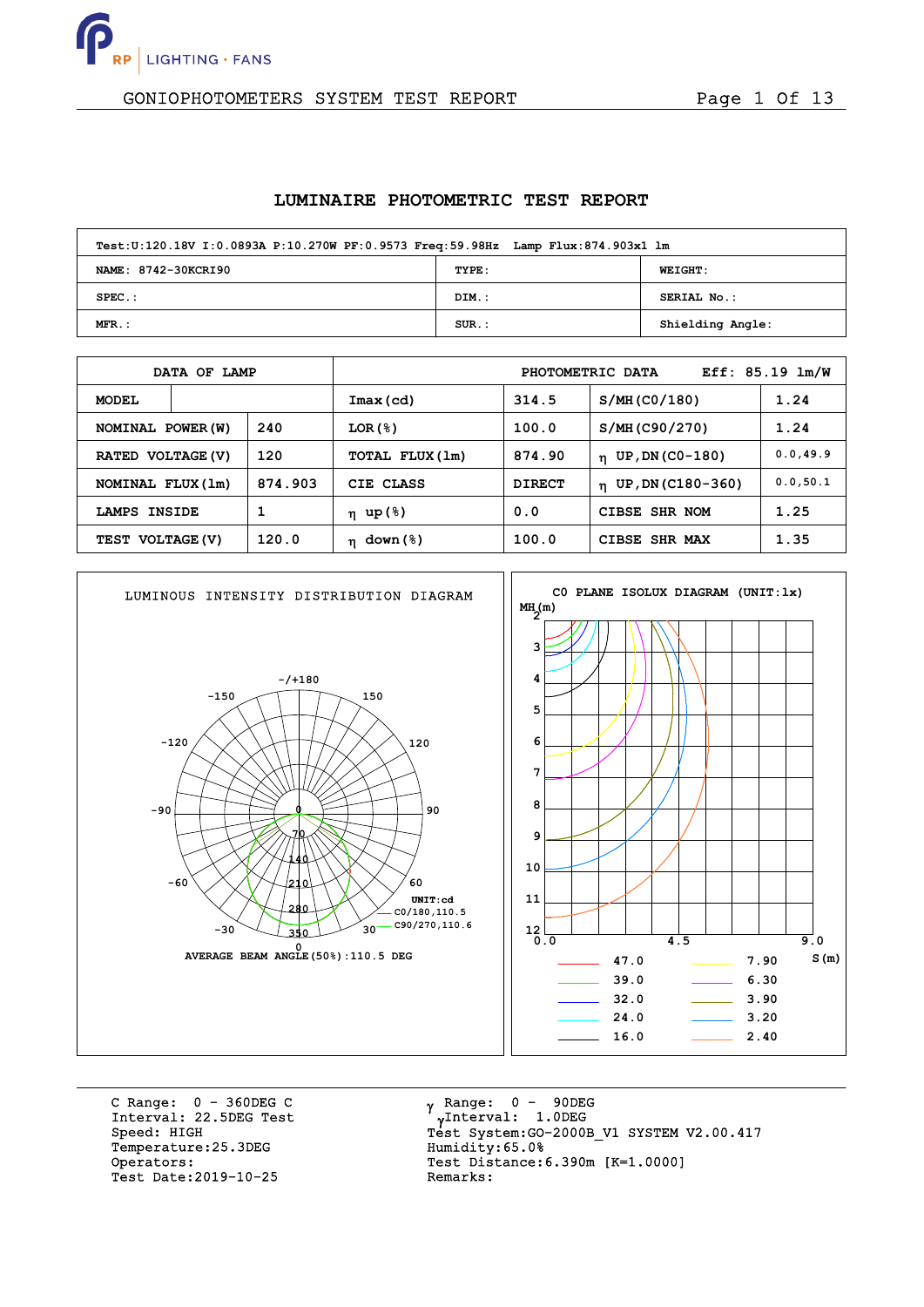# **ZONAL FLUX DIAGRAM**

#### ZONAL FLUX DIAGRAM:

| $\mathbf{Y}$ | $_{\rm CO}$ | C45    | C90    | C135   | C180                  | C225   | C270   | C315   | $\mathbf{y}$ | $\Phi$ zone | $\Phi$ total | $\text{Sum, } \text{Lam}$ |
|--------------|-------------|--------|--------|--------|-----------------------|--------|--------|--------|--------------|-------------|--------------|---------------------------|
| 10           | 308.3       | 308.2  | 308.2  | 308.3  | 308.4                 | 308.4  | 308.5  | 308.4  | $0 - 10$     | 29.72       | 29.72        | 3.4, 3.4                  |
| 20           | 290.4       | 290.4  | 290.2  | 290.5  | 290.7                 | 290.8  | 290.8  | 290.6  | $10 - 20$    | 84.87       | 114.6        | 13.1, 13.1                |
| 30           | 262.2       | 262.2  | 262.1  | 262.3  | 262.7                 | 262.8  | 262.8  | 262.6  | $20 - 30$    | 127.9       | 242.5        | 27.7, 27.7                |
| 40           | 225.4       | 225.4  | 225.3  | 225.5  | 226.0                 | 226.3  | 226.2  | 226.0  | $30 - 40$    | 153.3       | 395.8        | 45.2, 45.2                |
| 50           | 181.8       | 181.7  | 181.7  | 182.0  | 182.8                 | 183.0  | 182.9  | 182.6  | $40 - 50$    | 157.9       | 553.7        | 63.3, 63.3                |
| 60           | 133.0       | 132.9  | 133.2  | 133.6  | 134.4                 | 134.5  | 134.6  | 134.3  | $50 - 60$    | 141.6       | 695.3        | 79.5, 79.5                |
| 70           | 82.17       | 81.76  | 81.92  | 83.39  | 83.58                 | 83.37  | 82.83  | 83.42  | $60 - 70$    | 107.3       | 802.6        | 91.7, 91.7                |
| 80           | 34.34       | 30.48  | 28.67  | 32.40  | 35.67                 | 31.76  | 28.76  | 31.67  | $70 - 80$    | 60.19       | 862.8        | 98.6, 98.6                |
| 90           | 0.2879      | 0.2799 | 0.2773 | 0.2833 | 0.2965                | 0.2827 | 0.2801 | 0.2861 | $80 - 90$    | 12.09       | 874.9        | 100, 100                  |
| 100          |             |        |        |        |                       |        |        |        | $90 - 100$   |             |              |                           |
| 110          |             |        |        |        |                       |        |        |        | 100-110      |             |              |                           |
| 120          |             |        |        |        |                       |        |        |        | $110 - 120$  |             |              |                           |
| 130          |             |        |        |        |                       |        |        |        | $120 - 130$  |             |              |                           |
| 140          |             |        |        |        |                       |        |        |        | 130-140      |             |              |                           |
| 150          |             |        |        |        |                       |        |        |        | $140 - 150$  |             |              |                           |
| 160          |             |        |        |        |                       |        |        |        | $150 - 160$  |             |              |                           |
| 170          |             |        |        |        |                       |        |        |        | 160-170      |             |              |                           |
| 180          |             |        |        |        |                       |        |        |        | 170-180      |             |              |                           |
| DEG          |             |        |        |        | LUMINOUS INTENSITY:cd |        |        |        |              |             | UNIT: 1m     |                           |

C Range: 0 - 360DEG C Interval: 22.5DEG Test Speed: HIGH Temperature:25.3DEG Operators: Test Date:2019-10-25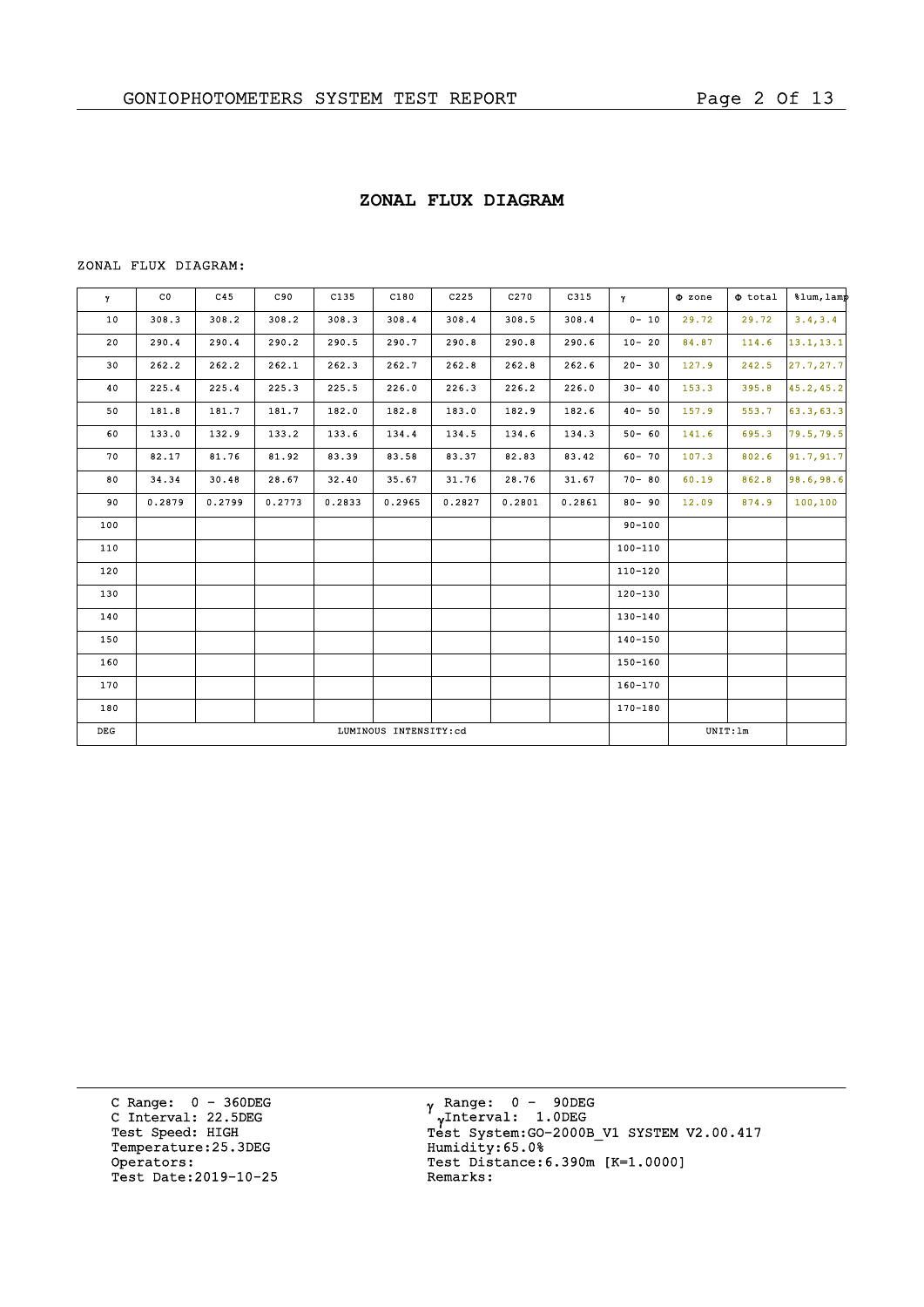# **LUMINANCE LIMITATION CURVES**

| Test:U:120.18V I:0.0893A P:10.270W PF:0.9573 Freq:59.98Hz Lamp Flux:874.903x1 lm |          |                  |  |  |  |  |  |  |  |
|----------------------------------------------------------------------------------|----------|------------------|--|--|--|--|--|--|--|
| NAME: 8742-30KCRI90                                                              | TYPE:    | <b>WEIGHT:</b>   |  |  |  |  |  |  |  |
| $SPEC.$ :                                                                        | DIM.:    | SERIAL No.:      |  |  |  |  |  |  |  |
| $MFR$ .:                                                                         | $SUR$ .: | Shielding Angle: |  |  |  |  |  |  |  |

|                   |                          |                 |                       | LUMINANCE LIMITATION CURVES |                  |                                   |                |                          |                       |
|-------------------|--------------------------|-----------------|-----------------------|-----------------------------|------------------|-----------------------------------|----------------|--------------------------|-----------------------|
| GLARE             | CLASS                    |                 |                       |                             | ILLUMINANCE (1x) |                                   |                |                          |                       |
| 1.15              | $\mathbb{A}$             | 2000            | 1000                  | 500                         | $\leq$ = 300     |                                   |                |                          |                       |
| 1.50              | $\,$ B                   |                 | 2000                  | 1000                        | 500              | $\leq$ = 300                      |                |                          |                       |
| 1.85              | C                        |                 |                       | 2000                        | 1000             | 500                               | $\leq$ = 300   |                          |                       |
| 2.20              | D                        |                 |                       |                             | 2000             | 1000                              | 500            | $\leq$ = 300             |                       |
| 2.55              | $\mathop{}\mathbb{E}$    |                 |                       |                             |                  | 2000                              | 1000           | 500                      | $\leq$ = 300          |
| G(DEG)<br>85      | a b<br>d<br>$\mathtt{C}$ | a<br>$\epsilon$ | $\mathbf b$<br>f<br>g | $_{\rm c}$<br>h             | d                | $\mathsf{e}% _{t}\left( t\right)$ | $\,$ f         | $\sigma$                 | h<br>$\frac{8}{6}$    |
| 75                |                          |                 |                       |                             |                  |                                   |                |                          | 4<br>3                |
| 65                |                          |                 |                       |                             |                  |                                   |                |                          | a/h<br>$\overline{c}$ |
| 55                |                          |                 |                       |                             |                  |                                   |                |                          |                       |
| 45<br>8<br>CO/180 | 1000                     | $\overline{c}$  | 3<br>C90/270          | 5<br>4                      | 8<br>6           | 10000                             | $\mathfrak{D}$ | 3<br>LUMINANCE (cd/(m2)) | 4                     |

| LUMINANCE cd/(m2) |        |      |  |  |  |  |  |  |  |
|-------------------|--------|------|--|--|--|--|--|--|--|
| G(DEG)            | CO/180 |      |  |  |  |  |  |  |  |
| 8.5               | 505    |      |  |  |  |  |  |  |  |
| 80                | 1982   | 1650 |  |  |  |  |  |  |  |
| 75                | 2218   | 2116 |  |  |  |  |  |  |  |
| 70                | 2408   | 2394 |  |  |  |  |  |  |  |
| 65                | 2553   | 2557 |  |  |  |  |  |  |  |
| 60                | 2666   | 2664 |  |  |  |  |  |  |  |
| 55                | 2761   | 2755 |  |  |  |  |  |  |  |
| 50                | 2834   | 2826 |  |  |  |  |  |  |  |
| 4.5               | 2897   | 2887 |  |  |  |  |  |  |  |

C Range: 0 - 360DEG C Interval: 22.5DEG Test Speed: HIGH Temperature:25.3DEG Operators: Test Date:2019-10-25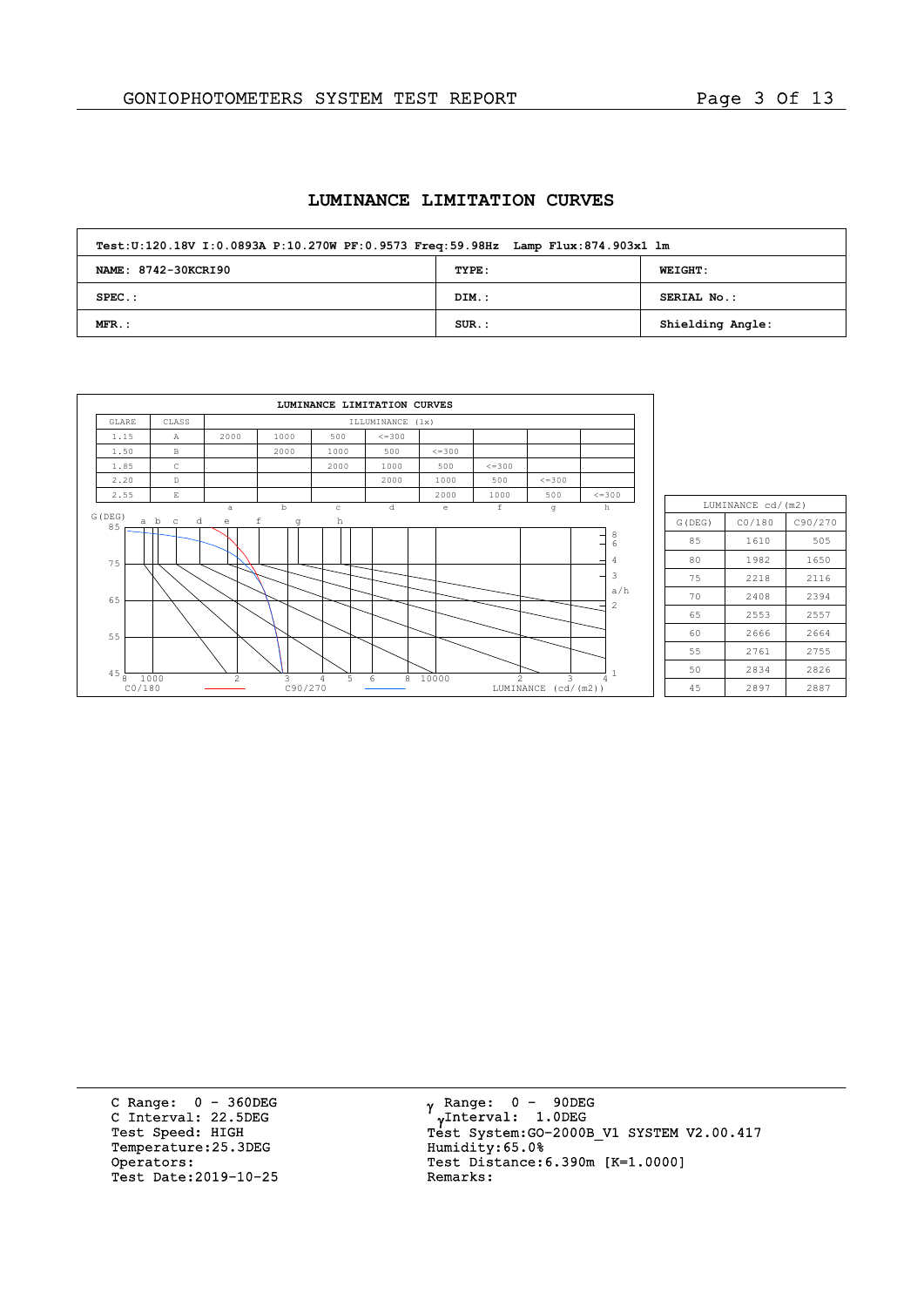|                                      |                     |                        |            |            |            |    |            | Test:U:120.18V I:0.0893A P:10.270W PF:0.9573 Freq:59.98Hz Lamp Flux:874.903x1 lm |            |                                  |            |            |            |            |                |                                                                                                                                                                                                                                                                                                       |     |  |  |  |
|--------------------------------------|---------------------|------------------------|------------|------------|------------|----|------------|----------------------------------------------------------------------------------|------------|----------------------------------|------------|------------|------------|------------|----------------|-------------------------------------------------------------------------------------------------------------------------------------------------------------------------------------------------------------------------------------------------------------------------------------------------------|-----|--|--|--|
|                                      | NAME: 8742-30KCRI90 |                        |            |            |            |    |            |                                                                                  |            | TYPE:                            |            |            |            |            | <b>WEIGHT:</b> |                                                                                                                                                                                                                                                                                                       |     |  |  |  |
|                                      | $SPEC.$ :           |                        |            |            |            |    |            |                                                                                  |            | DIM.:                            |            |            |            |            | SERIAL No.:    |                                                                                                                                                                                                                                                                                                       |     |  |  |  |
| $MFR$ .:                             |                     |                        |            |            |            |    |            |                                                                                  |            | $SUR.$ :                         |            |            |            |            |                | Shielding Angle:<br>10%<br>0<br>30%<br>10%<br>0<br>20%<br>0<br>1.02<br>1.02<br>1.00<br>.88<br>.84<br>.86<br>.75<br>.70<br>.72<br>.65<br>.59<br>.61<br>.57<br>.50<br>.53<br>.50<br>.44<br>.46<br>.45<br>.40<br>.38<br>.40<br>.34<br>.36<br>.36<br>.30<br>.32<br>.27<br>.33<br>.29<br>.26<br>.30<br>.24 |     |  |  |  |
|                                      | $\rho$ CC           |                        | 80%        |            |            |    | 70%        |                                                                                  |            | 50%                              |            |            | $30*$      |            |                |                                                                                                                                                                                                                                                                                                       |     |  |  |  |
| ρW                                   |                     | 50%                    | 30%        | 10%        | 50%        |    | $30*$      | 10%                                                                              | 50%        | 30%                              | $10*$      | 50%        | $30*$      | 10%        | 50%            |                                                                                                                                                                                                                                                                                                       |     |  |  |  |
|                                      | $\rho$ fc           |                        | 20%        |            |            |    | 20%        |                                                                                  |            | 20%                              |            |            | 20%        |            |                |                                                                                                                                                                                                                                                                                                       |     |  |  |  |
|                                      | RCR                 | RCR: Room Cavity Ratio |            |            |            |    |            |                                                                                  |            | Coefficients of Utilization (CU) |            |            |            |            |                |                                                                                                                                                                                                                                                                                                       |     |  |  |  |
|                                      | 0.0                 | 1.19                   | 1.19       | 1.19       | 1.16       |    | 1.16       | 1.16                                                                             | 1.11       | 1.11                             | 1.11       | 1.06       | 1.06       | 1.06       | 1.02           |                                                                                                                                                                                                                                                                                                       |     |  |  |  |
|                                      | 1.0                 | 1.04                   | .00        | .96        | 1.02       |    | .98        | .95                                                                              | .98        | .95                              | .92        | .94        | .91        | .89        | .90            |                                                                                                                                                                                                                                                                                                       |     |  |  |  |
|                                      | 2.0<br>3.0          | .91<br>.80             | .84<br>.72 | .78<br>.65 | .89<br>.78 |    | .83<br>.71 | .77<br>.65                                                                       | .85<br>.75 | .80<br>.69                       | .76<br>.63 | .82<br>.72 | .78<br>.67 | .74<br>.62 | .79<br>.70     |                                                                                                                                                                                                                                                                                                       |     |  |  |  |
|                                      | 4.0                 | .71                    | .62        | .55        | .69        |    | .61        | .55                                                                              | .67        | .60                              | .54        | .64        | .58        | .53        | .62            |                                                                                                                                                                                                                                                                                                       |     |  |  |  |
|                                      | 5.0                 | .63                    | .54        | .47        | .62        |    | .54        | .47                                                                              | .60        | .52                              | .47        | .58        | .51        | .46        | .56            |                                                                                                                                                                                                                                                                                                       |     |  |  |  |
|                                      | 6.0                 | .57                    | .48        | .41        | .56        |    | .47        | .41                                                                              | .54        | .46                              | .41        | .52        | .46        | .40        | .51            |                                                                                                                                                                                                                                                                                                       |     |  |  |  |
|                                      | 7.0                 | .52                    | .43        | .37        | .51        |    | .42        | .36                                                                              | .49        | .42                              | .36        | .48        | .41        | .36        | .46            |                                                                                                                                                                                                                                                                                                       |     |  |  |  |
|                                      | 8.0                 | .47                    | .38        | .33        | .46        |    | .38        | .33                                                                              | .45        | .38                              | .32        | .44        | .37        | .32        | .43            |                                                                                                                                                                                                                                                                                                       |     |  |  |  |
|                                      | 9.0                 | .43                    | .35        | .29        | .43        |    | .35        | .29                                                                              | .41        | .34                              | .29        | .40        | .34        | .29        | .39            |                                                                                                                                                                                                                                                                                                       |     |  |  |  |
|                                      | 10.0                | .40                    | .32        | .27        | .39        |    | .32        | .27                                                                              | .38        | .31                              | .26        | .37        | .31        | .26        | .36            |                                                                                                                                                                                                                                                                                                       |     |  |  |  |
| LAMPS<br>LUMINAIRE BUDGETARY DIAGRAM |                     |                        |            |            |            |    |            |                                                                                  |            |                                  |            |            |            |            |                |                                                                                                                                                                                                                                                                                                       |     |  |  |  |
| 50                                   |                     |                        | CONDITIONS |            |            |    |            |                                                                                  |            |                                  |            |            |            |            |                |                                                                                                                                                                                                                                                                                                       |     |  |  |  |
| 40                                   |                     | <b>FLUX</b>            |            |            | 50001m     |    |            |                                                                                  |            |                                  |            |            |            |            |                |                                                                                                                                                                                                                                                                                                       |     |  |  |  |
|                                      |                     | <b>FACTOR</b>          |            |            | 0.70       |    |            |                                                                                  |            |                                  |            |            |            |            |                |                                                                                                                                                                                                                                                                                                       |     |  |  |  |
| 30                                   |                     | Hdown                  |            |            | 0.00m      |    |            |                                                                                  |            |                                  |            |            |            |            |                |                                                                                                                                                                                                                                                                                                       |     |  |  |  |
|                                      |                     | Hwork                  |            |            | 0.00m      |    |            |                                                                                  |            |                                  |            |            |            |            |                |                                                                                                                                                                                                                                                                                                       |     |  |  |  |
| 20                                   |                     | Ework (AVE)            |            |            | 1001x      |    |            |                                                                                  |            |                                  |            |            |            |            |                |                                                                                                                                                                                                                                                                                                       |     |  |  |  |
|                                      |                     | $\rho$ (%)             |            | cc         | W          | fc |            |                                                                                  |            |                                  |            |            |            |            |                |                                                                                                                                                                                                                                                                                                       |     |  |  |  |
|                                      |                     |                        |            | 70         | 50         | 30 |            |                                                                                  |            |                                  |            |            |            |            |                |                                                                                                                                                                                                                                                                                                       |     |  |  |  |
|                                      |                     |                        |            | 50         | 30         | 20 |            |                                                                                  |            |                                  |            |            |            |            |                |                                                                                                                                                                                                                                                                                                       |     |  |  |  |
|                                      |                     |                        |            |            |            |    |            |                                                                                  |            |                                  |            |            |            |            |                |                                                                                                                                                                                                                                                                                                       |     |  |  |  |
| 10<br>9                              |                     |                        |            |            |            |    |            |                                                                                  |            |                                  |            |            |            |            |                |                                                                                                                                                                                                                                                                                                       |     |  |  |  |
| 8                                    |                     |                        |            |            |            |    |            |                                                                                  |            |                                  |            |            |            |            |                |                                                                                                                                                                                                                                                                                                       |     |  |  |  |
| 7                                    |                     |                        |            |            |            |    |            |                                                                                  |            |                                  |            |            |            |            |                |                                                                                                                                                                                                                                                                                                       |     |  |  |  |
| 6                                    |                     |                        |            |            |            |    |            |                                                                                  |            |                                  |            |            |            |            |                |                                                                                                                                                                                                                                                                                                       |     |  |  |  |
| 5                                    |                     |                        |            |            |            |    |            |                                                                                  |            |                                  |            |            |            |            |                |                                                                                                                                                                                                                                                                                                       |     |  |  |  |
| 4                                    |                     |                        |            | ℍ⋍⅂        |            |    |            |                                                                                  |            |                                  |            |            |            |            |                |                                                                                                                                                                                                                                                                                                       |     |  |  |  |
|                                      |                     |                        |            | ⊮          |            |    |            |                                                                                  |            |                                  |            |            |            |            |                |                                                                                                                                                                                                                                                                                                       |     |  |  |  |
| 3                                    |                     |                        |            |            |            |    |            |                                                                                  |            |                                  |            |            |            |            |                |                                                                                                                                                                                                                                                                                                       |     |  |  |  |
|                                      |                     |                        |            |            |            |    |            |                                                                                  |            |                                  |            |            |            |            |                |                                                                                                                                                                                                                                                                                                       |     |  |  |  |
| $^2$ 1 $\!\overleftarrow{\!}0$       |                     |                        |            |            |            |    |            |                                                                                  |            |                                  |            |            |            |            |                |                                                                                                                                                                                                                                                                                                       |     |  |  |  |
|                                      |                     | 20                     | 30         | 40 50      |            | 70 | 100        |                                                                                  | 200        | 300<br>AREA (m2)                 |            | 500 700    | 1 k        |            | 2k             | $3k$ 4 $k$ 5 $k$                                                                                                                                                                                                                                                                                      | 7 k |  |  |  |
|                                      |                     |                        |            |            |            |    |            |                                                                                  |            |                                  |            |            |            |            |                |                                                                                                                                                                                                                                                                                                       |     |  |  |  |

# **CU AND LUMINAIRE BUDGETARY ESTIMATE DIAGRAM**

C Range: 0 - 360DEG C Interval: 22.5DEG Test Speed: HIGH Temperature:25.3DEG Operators: Test Date:2019-10-25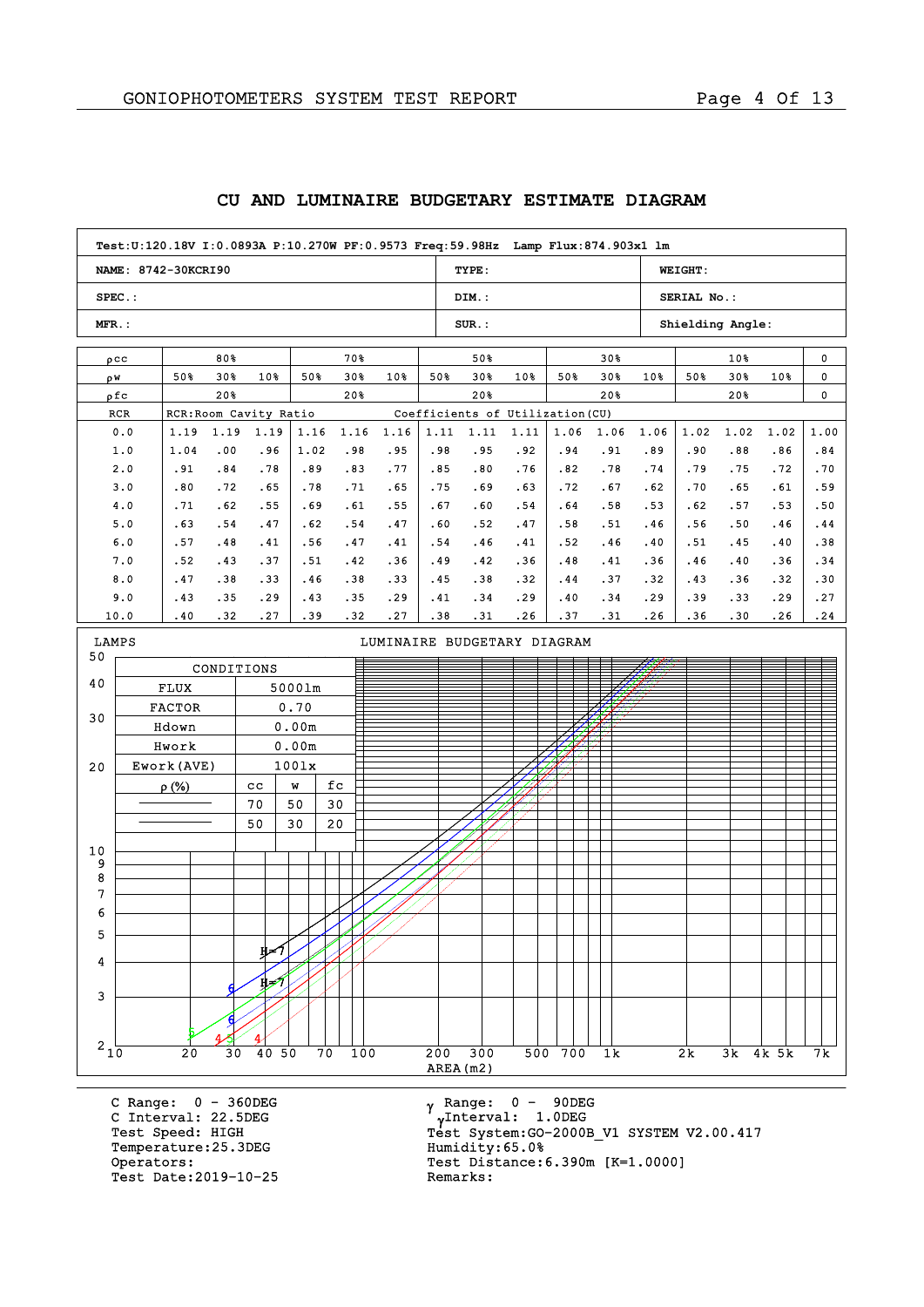### **WEC AND CCEC**

| Test:U:120.18V I:0.0893A P:10.270W PF:0.9573 Freq:59.98Hz Lamp Flux:874.903x1 lm |       |                  |
|----------------------------------------------------------------------------------|-------|------------------|
| NAME: 8742-30KCRI90                                                              | TYPE: | <b>WEIGHT:</b>   |
| $SPEC.$ :                                                                        | DIM.: | SERIAL No.:      |
| $MFR$ .:                                                                         | SUR.: | Shielding Angle: |

| $_{0}$ $_{\rm CC}$ |                        | 80% |                      |     | 70% |                      |                                 | 50% |                                                                                     |     | 30% |                 |     | 10%                  |                 | $\Omega$ |
|--------------------|------------------------|-----|----------------------|-----|-----|----------------------|---------------------------------|-----|-------------------------------------------------------------------------------------|-----|-----|-----------------|-----|----------------------|-----------------|----------|
| ρW                 | 50%                    | 30% | 10 <sub>8</sub>      | 50% | 30% | 10 <sub>8</sub>      | 50%                             | 30% | 10 <sub>8</sub>                                                                     | 50% | 30% | 10 <sub>8</sub> | 50% | 30%                  | 10 <sub>8</sub> | 0        |
| ρfc                |                        | 20% |                      |     | 20% |                      |                                 | 20% |                                                                                     |     | 20% |                 |     | 20%                  |                 | 0        |
| RCR                | RCR: Room Cavity Ratio |     |                      |     |     |                      | Wall Exitance Coeffcients (WEC) |     |                                                                                     |     |     |                 |     |                      |                 |          |
| 0.0                |                        |     |                      |     |     |                      |                                 |     |                                                                                     |     |     |                 |     |                      |                 |          |
| 1.0                |                        |     |                      |     |     |                      |                                 |     | 049. 151. 260. 151- 156. 171.  152. 162. 163.  154. 165.  166. 155.  168. 173. 164. |     |     |                 |     |                      |                 |          |
| 2.0                |                        |     | .288.158.048         |     |     | $.282$ $.155$ $.048$ |                                 |     | ا046. 146. 259. 259. 270. 270.                                                      |     |     |                 |     | $.249$ $.141$ $.044$ |                 |          |
| 3.0                |                        |     | $.268$ $.142$ $.043$ |     |     |                      |                                 |     | .262. 140. 132. 041. 136. 136. 042. 140. 140.                                       |     |     |                 |     | .233.129.040         |                 |          |
| 4.0                | .247                   |     | ا 038. 129.          |     |     |                      |                                 |     | .243 .121 .038 .233 .124 .037 .225 .121 .036                                        |     |     |                 |     | .217.118.036         |                 |          |
| 5.0                |                        |     |                      |     |     |                      |                                 |     | .032. 108. 202. 203. 110. 209. 203. 113. 117. 204. 151. 225. 204. 117. 229.         |     |     |                 |     |                      |                 |          |
| 6.0                |                        |     | .213 .107 .030       |     |     | $.209$ $.105$ $.030$ |                                 |     | .201 .103 .030 .195 .101 .030                                                       |     |     |                 |     | .188.099.029         |                 |          |
| 7.0                |                        |     |                      |     |     |                      |                                 |     | 270. 093. 182. 271. 095. 188 28. 097. 097. 028. 28. 098. 198.                       |     |     |                 |     | .176 .092 .027       |                 |          |
| 8.0                | .185                   |     | .090.025             |     |     | $.182$ $.090$ $.025$ |                                 |     | .176.088.171.171.086.025                                                            |     |     |                 |     | $.166$ $.085$ $.025$ |                 |          |
| 9.0                |                        |     | .173 .084 .023       |     |     |                      |                                 |     | .171 .083 .023 .165 .082 .023 .161 .080 .023                                        |     |     |                 |     | .156 .079 .023       |                 |          |
| 10.0               |                        |     |                      |     |     |                      |                                 |     | 021. 074., 147., 221., 252., 262., 266., 266., 268., 268., 268., 262., 268., 163.   |     |     |                 |     |                      |                 |          |

| 0 <sub>C</sub> |     | 80%                    |     |     | 70%                                                                          |     |     | 50%                           |     |     | 30% |                                             |     | 10 <sub>8</sub>      |                | $\mathbf 0$ |
|----------------|-----|------------------------|-----|-----|------------------------------------------------------------------------------|-----|-----|-------------------------------|-----|-----|-----|---------------------------------------------|-----|----------------------|----------------|-------------|
| OW.            | 50% | 30%                    | 10% | 50% | 30%                                                                          | 10% | 50% | 30%                           | 10% | 50% | 30% | 10%                                         | 50% | 30%                  | 10%            | $\Omega$    |
| ρfc            |     | 20 <sub>8</sub>        |     |     | 20%                                                                          |     |     | $20\%$                        |     |     | 20% |                                             |     | 20%                  |                | $\Omega$    |
| <b>RCR</b>     |     | RCR: Room Cavity Ratio |     |     |                                                                              |     |     |                               |     |     |     | Ceiling Cavity Exitance Coefficients (CCEC) |     |                      |                |             |
| 0.0            |     | .190.190.190           |     |     | $.163$ $.163$ $.163$                                                         |     |     |                               |     |     |     | $.111$ $.111$ $.111$ $.064$ $.064$ $.064$   |     |                      | .020 .020 .020 |             |
| 1.0            |     | $.180$ $.156$ $.135$   |     |     | $.154$ $.134$ $.116$                                                         |     |     |                               |     |     |     | .105.092.080.061.053.047                    |     | .019.017.015         |                |             |
| 2.0            |     | .172 .132 .098         |     |     | $.147$ $.114$ $.085$                                                         |     |     |                               |     |     |     | .101.079.059.058.046.035                    |     | $.019$ $.015$ $.011$ |                |             |
| 3.0            |     | $.164$ $.114$ $.075$   |     |     | .141 .099 .065                                                               |     |     |                               |     |     |     | .097.068.045056.040.027.                    |     | .018.013.009         |                |             |
| 4.0            |     | $.156$ $.101$ $.059$   |     |     | .134.087.051                                                                 |     |     | 021. 036. 053. 054. 059. 092. |     |     |     |                                             |     | .017.012.007         |                |             |
| 5.0            |     | $.149$ $.091$ $.047$   |     |     | $.128$ .078 .041                                                             |     |     |                               |     |     |     | .088.055.029.051.032.017                    |     | $.016$ $.010$ $.006$ |                |             |
| 6.0            |     | $.142$ $.082$ $.039$   |     |     | .122.071.034                                                                 |     |     |                               |     |     |     | .084.050.024.049.029.014                    |     | .016.010.005         |                |             |
| 7.0            |     |                        |     |     | .135.075.116.116.065.135.                                                    |     |     |                               |     |     |     | $.080$ .046.021.047.027.012.                |     | .015.009.004         |                |             |
| 8.0            |     | .129.069.029           |     |     | $.111$ .060 .025                                                             |     |     | 011. 025. 018. 018. 042. 077. |     |     |     |                                             |     | $.014$ .008 .004     |                |             |
| 9.0            |     |                        |     |     | .123.065.106.106.056.123.                                                    |     |     |                               |     |     |     | .003, 008, 014.109.023, 023, 009.014.008.   |     |                      |                |             |
| 10.0           |     |                        |     |     | .003, 007, 013, 008, 022, 0.41, 041, 037, 070, 020, 052, 011, 022, 060, 117, |     |     |                               |     |     |     |                                             |     |                      |                |             |

C Range: 0 - 360DEG C Interval: 22.5DEG Test Speed: HIGH Temperature:25.3DEG Operators: Test Date:2019-10-25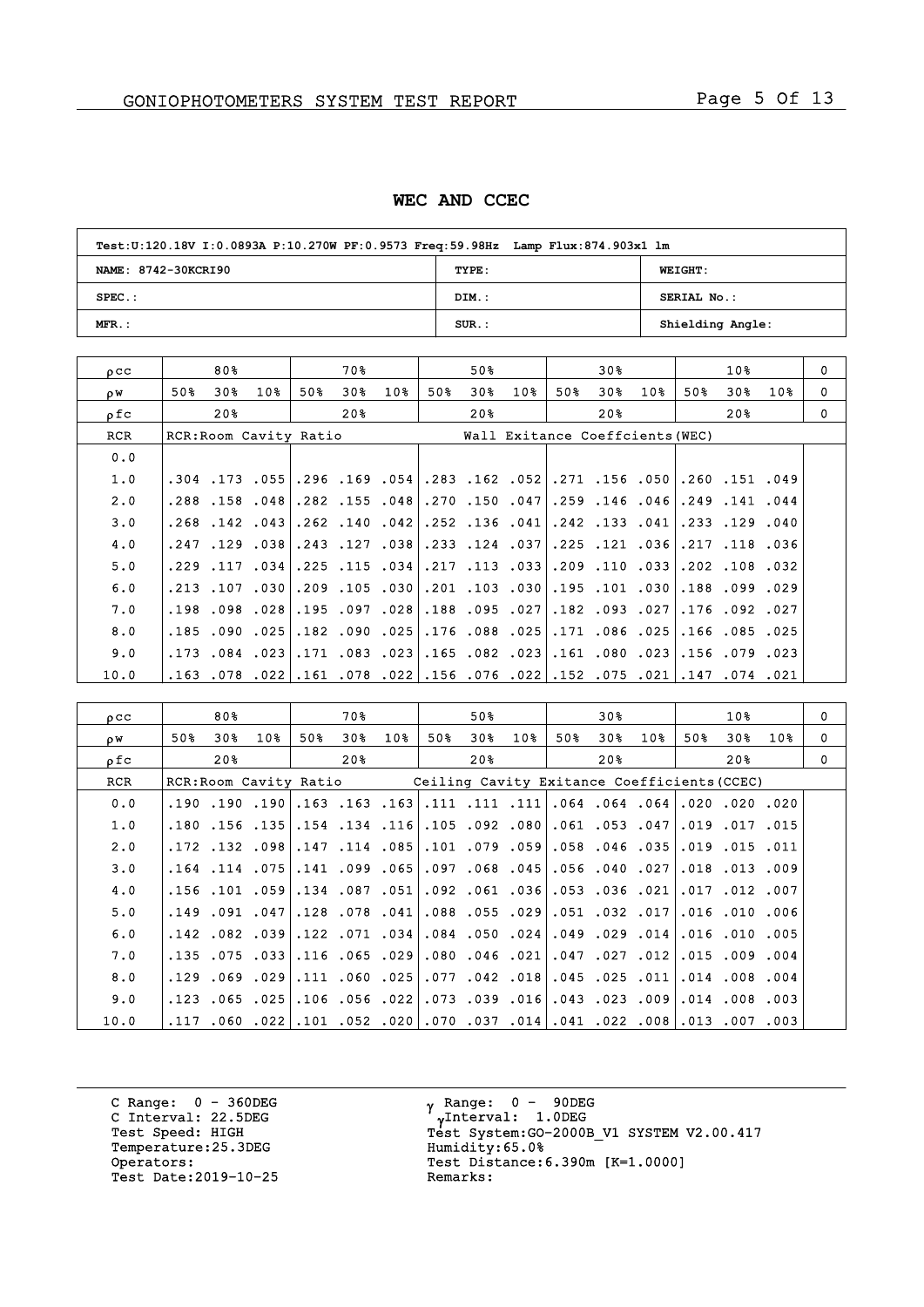| Test:U:120.18V I:0.0893A P:10.270W PF:0.9573 Freq:59.98Hz Lamp Flux:874.903x1 lm |      |      |                  |      |          |      |      |                  |                                                                                                                                                                              |      |  |  |  |  |  |
|----------------------------------------------------------------------------------|------|------|------------------|------|----------|------|------|------------------|------------------------------------------------------------------------------------------------------------------------------------------------------------------------------|------|--|--|--|--|--|
| NAME: 8742-30KCRI90                                                              |      |      |                  |      | TYPE:    |      |      | <b>WEIGHT:</b>   |                                                                                                                                                                              |      |  |  |  |  |  |
| $SPEC.$ :                                                                        |      |      |                  |      | DIM.:    |      |      | SERIAL No.:      |                                                                                                                                                                              |      |  |  |  |  |  |
| MFR.:                                                                            |      |      |                  |      | $SUR.$ : |      |      | Shielding Angle: |                                                                                                                                                                              |      |  |  |  |  |  |
| ceiling/cavity                                                                   | 0.7  | 0.7  | 0.5              | 0.5  | 0.3      | 0.7  | 0.7  | 0.5              | 0.5                                                                                                                                                                          | 0.3  |  |  |  |  |  |
| walls                                                                            | 0.5  | 0.3  | 0.5              | 0.3  | 0.3      | 0.5  | 0.3  | 0.5              | 0.3                                                                                                                                                                          | 0.3  |  |  |  |  |  |
| working plane<br>0.2<br>0.2<br>0.2<br>0.2                                        |      |      |                  |      | 0.2      | 0.2  | 0.2  | 0.2              | 0.2                                                                                                                                                                          | 0.2  |  |  |  |  |  |
| Room dimensions                                                                  |      |      | Viewed crosswise |      |          |      |      | Viewed endwise   | 18.6<br>18.8<br>20.0<br>20.2<br>20.5<br>20.7<br>20.7<br>21.0<br>20.7<br>21.0<br>20.7<br>21.0<br>19.3<br>19.0<br>20.6<br>20.9<br>21.5<br>21.2<br>21.5<br>21.9<br>21.9<br>21.5 |      |  |  |  |  |  |
| $2H y =$<br>2H<br>$x =$                                                          | 16.9 | 18.4 | 17.1             | 18.6 | 18.8     | 16.9 | 18.4 | 17.1             |                                                                                                                                                                              |      |  |  |  |  |  |
| 3H                                                                               | 18.3 | 19.7 | 18.6             | 20.0 | 20.2     | 18.3 | 19.7 | 18.6             |                                                                                                                                                                              |      |  |  |  |  |  |
| 4H                                                                               | 18.9 | 20.3 | 19.2             | 20.5 | 20.8     | 18.9 | 20.2 | 19.2             |                                                                                                                                                                              |      |  |  |  |  |  |
| 6H                                                                               | 19.3 | 20.6 | 19.7             | 20.9 | 21.1     | 19.2 | 20.5 | 19.5             |                                                                                                                                                                              |      |  |  |  |  |  |
| 8H                                                                               | 19.5 | 20.7 | 19.8             | 21.0 | 21.3     | 19.3 | 20.5 | 19.6             |                                                                                                                                                                              |      |  |  |  |  |  |
| 12H                                                                              | 19.5 | 20.7 | 19.9             | 21.0 | 21.3     | 19.2 | 20.4 | 19.6             |                                                                                                                                                                              |      |  |  |  |  |  |
|                                                                                  |      |      |                  |      |          |      |      |                  |                                                                                                                                                                              |      |  |  |  |  |  |
| 4 H<br>2H                                                                        | 17.5 | 18.8 | 17.8             | 19.0 | 19.3     | 17.5 | 18.8 | 17.8             |                                                                                                                                                                              |      |  |  |  |  |  |
| 3H                                                                               | 19.1 | 20.3 | 19.5             | 20.6 | 20.9     | 19.1 | 20.3 | 19.5             |                                                                                                                                                                              |      |  |  |  |  |  |
| 4H                                                                               | 19.8 | 20.9 | 20.2             | 21.2 | 21.6     | 19.8 | 20.8 | 20.2             |                                                                                                                                                                              |      |  |  |  |  |  |
| 6H                                                                               | 20.4 | 21.3 | 20.8             | 21.7 | 22.0     | 20.2 | 21.1 | 20.6             |                                                                                                                                                                              |      |  |  |  |  |  |
| 8H                                                                               | 20.5 | 21.4 | 21.0             | 21.8 | 22.2     | 20.3 | 21.2 | 20.7             |                                                                                                                                                                              |      |  |  |  |  |  |
| 12H                                                                              | 20.6 | 21.4 | 21.1             | 21.8 | 22.2     | 20.3 | 21.1 | 20.7             | 21.5                                                                                                                                                                         | 21.9 |  |  |  |  |  |
|                                                                                  |      |      |                  |      |          |      |      |                  |                                                                                                                                                                              |      |  |  |  |  |  |
| 8H<br>4H                                                                         | 20.1 | 20.9 | 20.5             | 21.3 | 21.7     | 20.0 | 20.9 | 20.4             | 21.3                                                                                                                                                                         | 21.6 |  |  |  |  |  |
| 6H                                                                               | 20.7 | 21.5 | 21.2             | 21.9 | 22.3     | 20.6 | 21.3 | 21.0             | 21.7                                                                                                                                                                         | 22.1 |  |  |  |  |  |
| 8H                                                                               | 21.0 | 21.6 | 21.4             | 22.0 | 22.5     | 20.7 | 21.3 | 21.2             | 21.8                                                                                                                                                                         | 22.2 |  |  |  |  |  |
| 12H                                                                              | 21.1 | 21.7 | 21.6             | 22.1 | 22.6     | 20.7 | 21.3 | 21.2             | 21.7                                                                                                                                                                         | 22.2 |  |  |  |  |  |
|                                                                                  |      |      |                  |      |          |      |      |                  |                                                                                                                                                                              |      |  |  |  |  |  |
| 12H<br>4H                                                                        | 20.1 | 20.9 | 20.5             | 21.3 | 21.7     | 20.0 | 20.8 | 20.4             | 21.2                                                                                                                                                                         | 21.6 |  |  |  |  |  |
| 6H                                                                               | 20.8 | 21.4 | 21.2             | 21.8 | 22.3     | 20.6 | 21.2 | 21.1             | 21.7                                                                                                                                                                         | 22.1 |  |  |  |  |  |
| 8H                                                                               | 21.0 | 21.6 | 21.5             | 22.0 | 22.5     | 20.8 | 21.3 | 21.2             | 21.8                                                                                                                                                                         | 22.2 |  |  |  |  |  |
| Variations with the observer position at spacings:                               |      |      |                  |      |          |      |      |                  |                                                                                                                                                                              |      |  |  |  |  |  |
| $S = 1.0H$                                                                       |      |      | $+ 0.2 / - 0.2$  |      |          |      |      | $+ 0.2 / - 0.2$  |                                                                                                                                                                              |      |  |  |  |  |  |
| 1.5H<br>$+ 0.2 / - 0.3$                                                          |      |      |                  |      |          |      |      | $+ 0.2 / - 0.3$  |                                                                                                                                                                              |      |  |  |  |  |  |
| 2.0H<br>$+ 0.2 / - 0.3$                                                          |      |      |                  |      |          |      |      | $+ 0.2 / - 0.3$  |                                                                                                                                                                              |      |  |  |  |  |  |

# **UGR(Unified Glare Rating) Table**

CIE Pub.117, 874.9 lm Total Lamp Luminous Flux Correct (8log(F/F0) = -0.5) Area: 0.1 m2

C Range: 0 - 360DEG C Interval: 22.5DEG Test Speed: HIGH Temperature:25.3DEG Operators: Test Date:2019-10-25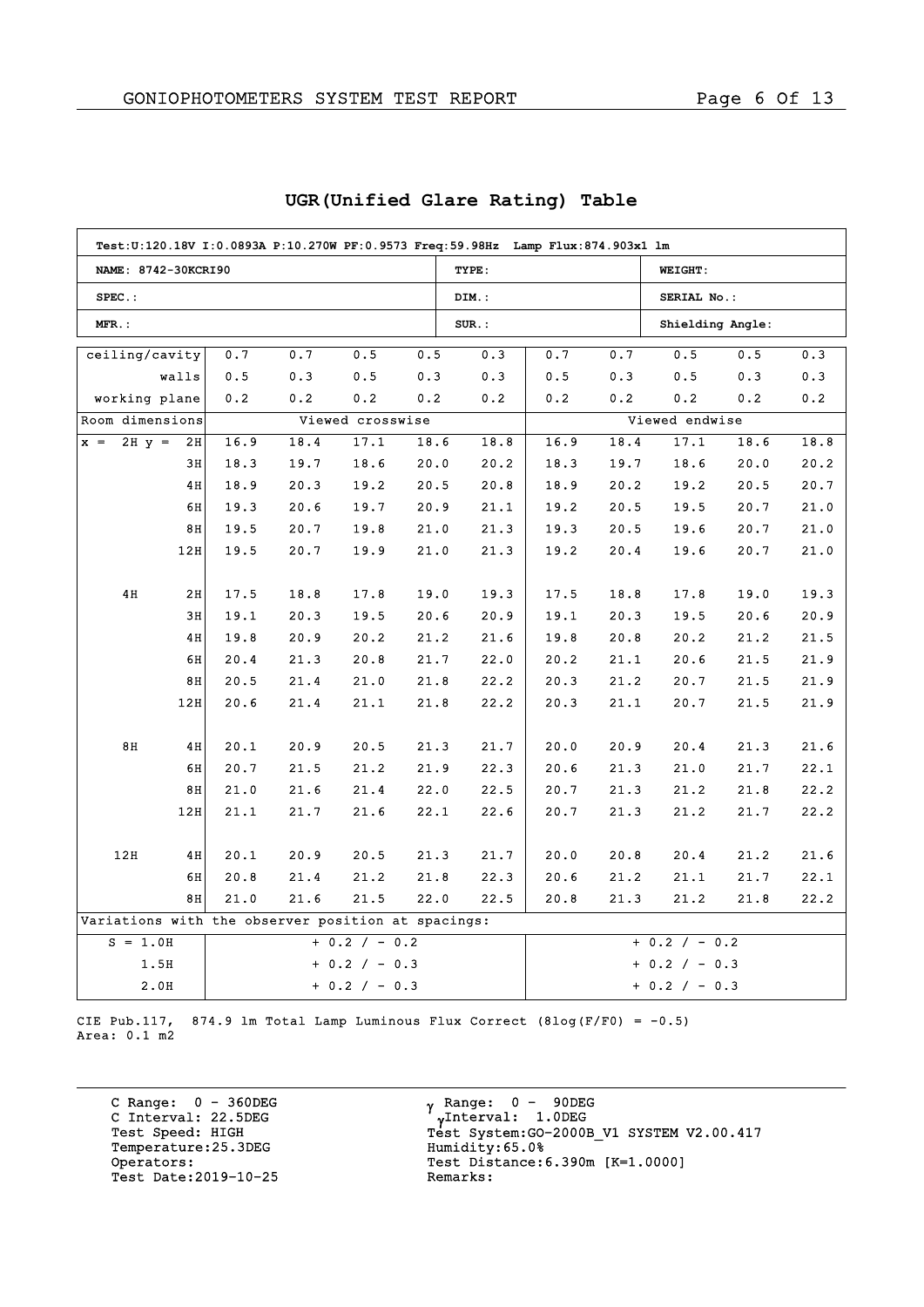# **UTILIZATION FACTORS TABLE**

| Test:U:120.18V I:0.0893A P:10.270W PF:0.9573 Freq:59.98Hz Lamp Flux:874.903x1 lm |          |                  |  |  |  |  |  |  |  |
|----------------------------------------------------------------------------------|----------|------------------|--|--|--|--|--|--|--|
| NAME: 8742-30KCRI90                                                              | TYPE:    | <b>WEIGHT:</b>   |  |  |  |  |  |  |  |
| $SPEC.$ :                                                                        | DIM.:    | SERIAL No.:      |  |  |  |  |  |  |  |
| $MFR.$ :                                                                         | $SUR$ .: | Shielding Angle: |  |  |  |  |  |  |  |

|                                  | <b>REFLECTANCE</b>   |     |                               |           |     |                   |                |                |                 |             |  |  |
|----------------------------------|----------------------|-----|-------------------------------|-----------|-----|-------------------|----------------|----------------|-----------------|-------------|--|--|
| Ceiling                          | 0.8                  | 0.8 | 0.8                           | 0.7       | 0.7 | 0.7               |                | 0.5<br>0.5     |                 | $\mathbf 0$ |  |  |
| Walls                            | 0.7                  | 0.5 | 0.3                           | 0.7       | 0.5 | 0.3               | 0.7            | 0.5            | 0.3             | $\mathbf 0$ |  |  |
| Working plane                    | 0.2                  | 0.2 | 0.2                           | 0.2       | 0.2 | 0.2               | 0.2            | 0.2            | 0.2             | $\mathbf 0$ |  |  |
| ROOM INDEX                       |                      |     | UTILIZATION FACTORS (PERCENT) |           |     | $k(RI)$ x RCR = 5 |                |                |                 |             |  |  |
| $k = 0.60$                       | 58                   | 46  | 39                            | 57        | 46  | 39                | 56             | 46             | 39              | 33          |  |  |
| 0.80                             | 68                   | 56  | 49                            | 67        | 56  | 49                | 65             | 55             | 48              | 42          |  |  |
| 1.00                             | 76                   | 65  | 58                            | 75        | 65  | 58                | 73             | 66             | 57              | 50          |  |  |
| 1.25                             | 83<br>73<br>79<br>88 |     | 66                            | 82        | 72  | 66                | 79             | 71             | 65              | 57          |  |  |
| 1.50                             |                      |     | 72                            | 87        | 78  | 71                | 84             | 76             | 70              | 63          |  |  |
| 2.00                             | 95                   | 87  | 80                            | 93        | 86  | 80<br>85<br>89    | 90<br>93<br>96 | 83<br>87<br>91 | 78<br>83<br>87  | 70          |  |  |
| 2.50                             | 99                   | 92  | 86                            | 97        | 90  |                   |                |                |                 | 75          |  |  |
| 3.00                             | 103                  | 96  | 90                            | 100       | 94  |                   |                |                |                 | 79          |  |  |
| 4.00                             | 107                  | 101 | 96                            | 104       | 99  | 95                | 100            | 96             | 92              | 83          |  |  |
| 5.00                             | 109                  | 104 | 100                           | 106       | 102 | 99                | 96             | 86             |                 |             |  |  |
| ROOM INDEX                       |                      |     |                               | UF(total) |     |                   |                |                |                 | Direct      |  |  |
| According to DIN EN 13032-2 2004 |                      |     |                               |           |     | Suspended         |                |                | $SHRNOM = 1.25$ |             |  |  |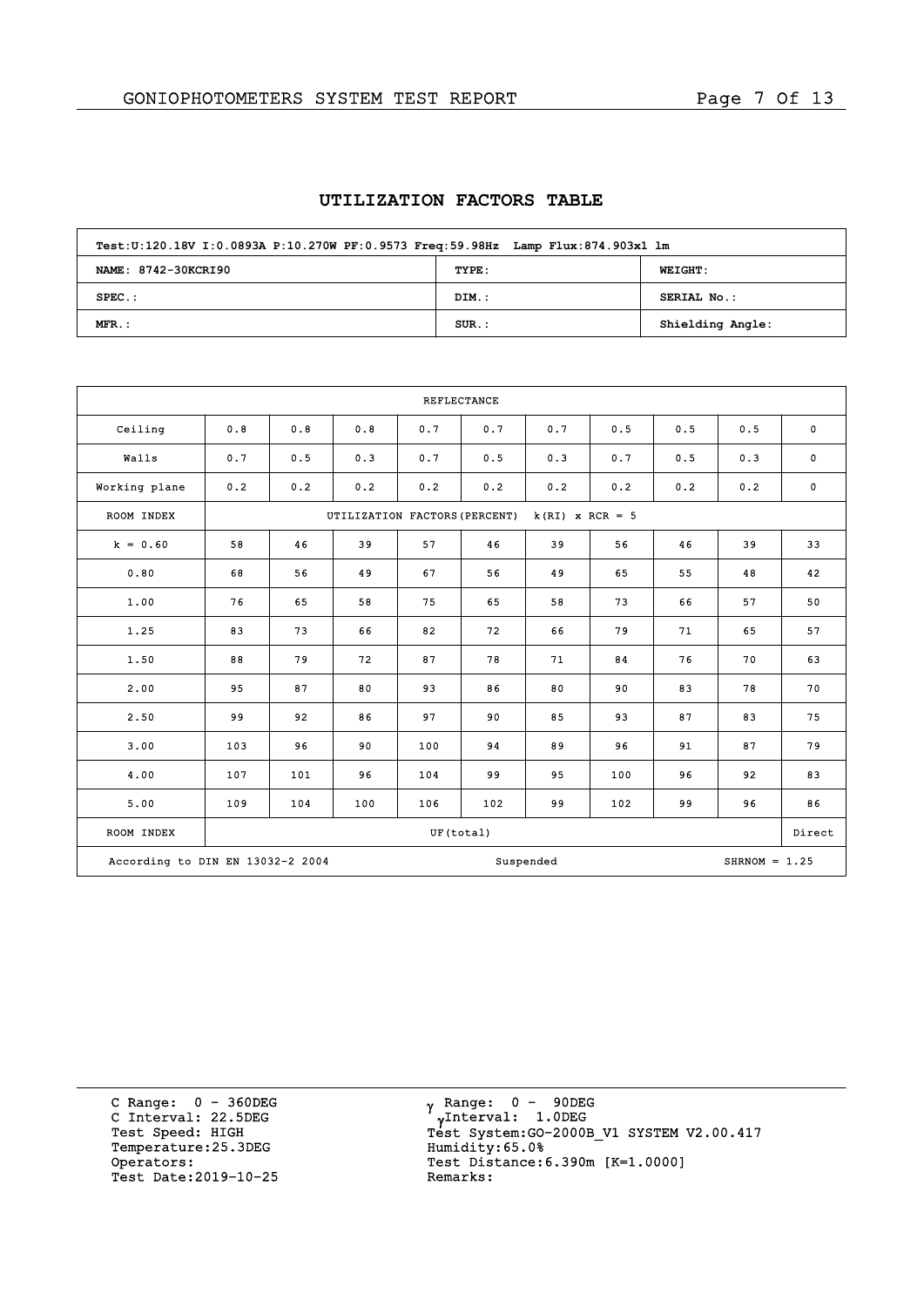# **ISOCANDELA DIAGRAM**

| Test:U:120.18V I:0.0893A P:10.270W PF:0.9573 Freq:59.98Hz Lamp Flux:874.903x1 lm |          |                  |  |  |  |  |  |  |  |
|----------------------------------------------------------------------------------|----------|------------------|--|--|--|--|--|--|--|
| NAME: 8742-30KCRI90                                                              | TYPE:    | <b>WEIGHT:</b>   |  |  |  |  |  |  |  |
| $SPEC.$ :                                                                        | DIM.:    | SERIAL No.:      |  |  |  |  |  |  |  |
| $MFR$ .:                                                                         | $SUR$ .: | Shielding Angle: |  |  |  |  |  |  |  |



C Range: 0 - 360DEG C Interval: 22.5DEG Test Speed: HIGH Temperature:25.3DEG Operators: Test Date:2019-10-25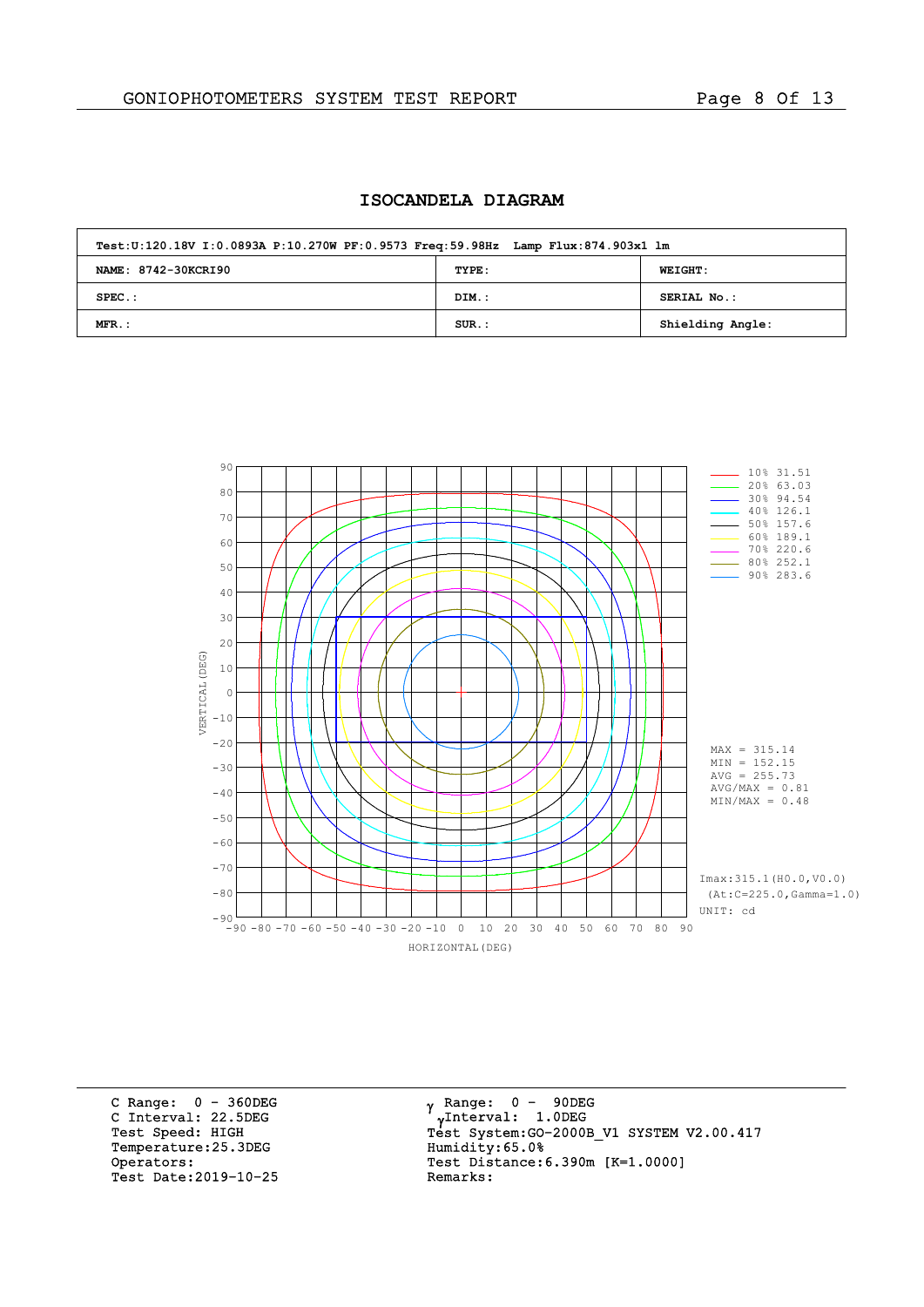**AAI Figure**

| Test:U:120.18V I:0.0893A P:10.270W PF:0.9573 Freq:59.98Hz Lamp Flux:874.903x1 lm |          |                  |  |  |  |  |  |  |  |  |
|----------------------------------------------------------------------------------|----------|------------------|--|--|--|--|--|--|--|--|
| NAME: 8742-30KCRI90                                                              | TYPE:    | <b>WEIGHT:</b>   |  |  |  |  |  |  |  |  |
| $SPEC.$ :                                                                        | DIM.:    | SERIAL No.:      |  |  |  |  |  |  |  |  |
| $MFR$ .:                                                                         | $SUR$ .: | Shielding Angle: |  |  |  |  |  |  |  |  |



Flux out:641.9 lm

**Note:The Curves indicate the illuminated area and the average illumination when the luminaire is at different distance.**

C Range: 0 - 360DEG C Interval: 22.5DEG Test Speed: HIGH Temperature:25.3DEG Operators: Test Date:2019-10-25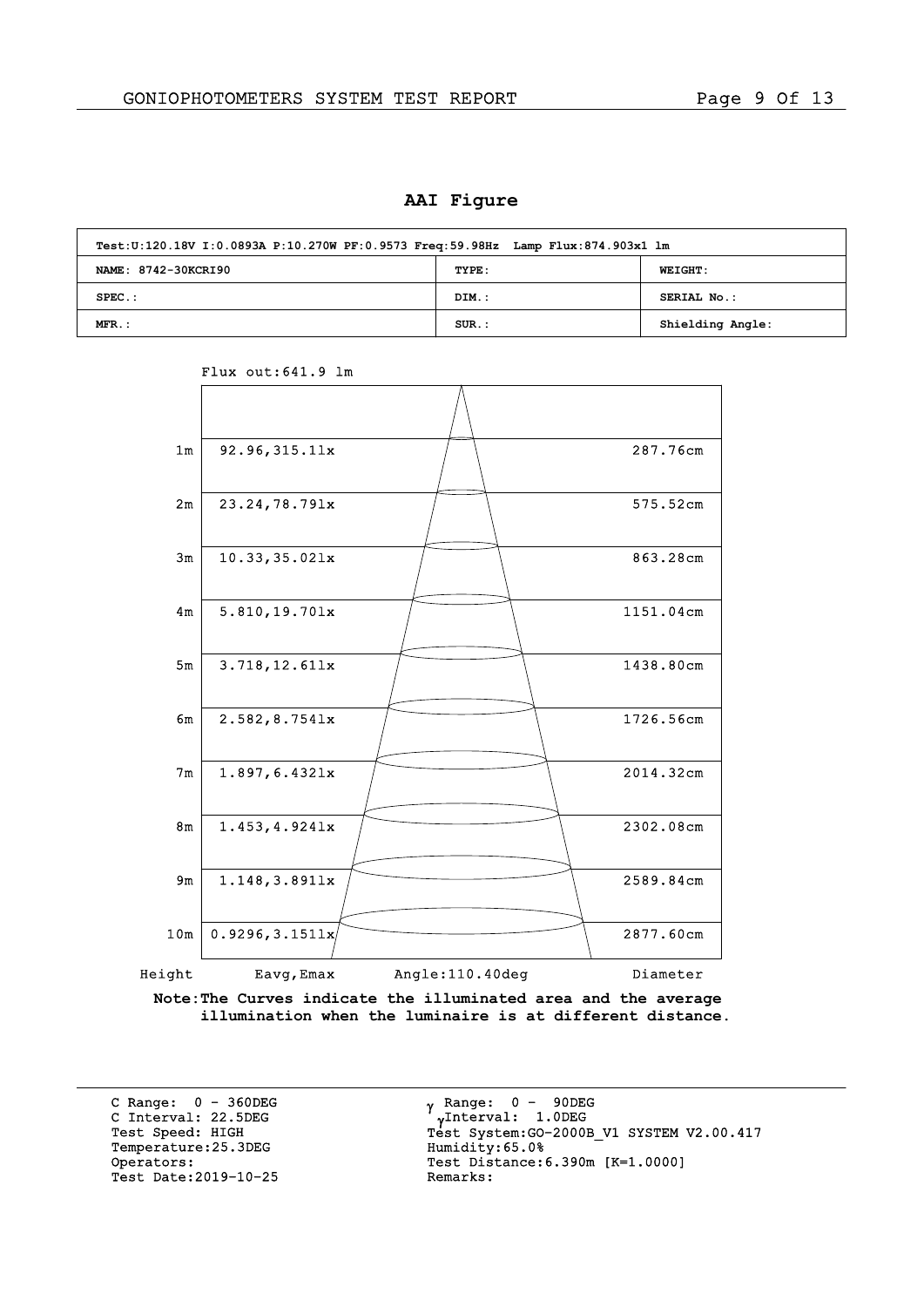# **ISOLUX DIAGRAM**

| Test:U:120.18V I:0.0893A P:10.270W PF:0.9573 Freq:59.98Hz Lamp Flux:874.903x1 lm |          |                  |  |  |  |  |  |  |  |
|----------------------------------------------------------------------------------|----------|------------------|--|--|--|--|--|--|--|
| NAME: 8742-30KCRI90                                                              | TYPE:    | <b>WEIGHT:</b>   |  |  |  |  |  |  |  |
| $SPEC.$ :                                                                        | DIM.:    | SERIAL No.:      |  |  |  |  |  |  |  |
| $MFR$ .:                                                                         | $SUR$ .: | Shielding Angle: |  |  |  |  |  |  |  |



C Range: 0 - 360DEG C Interval: 22.5DEG Test Speed: HIGH Temperature:25.3DEG Operators: Test Date:2019-10-25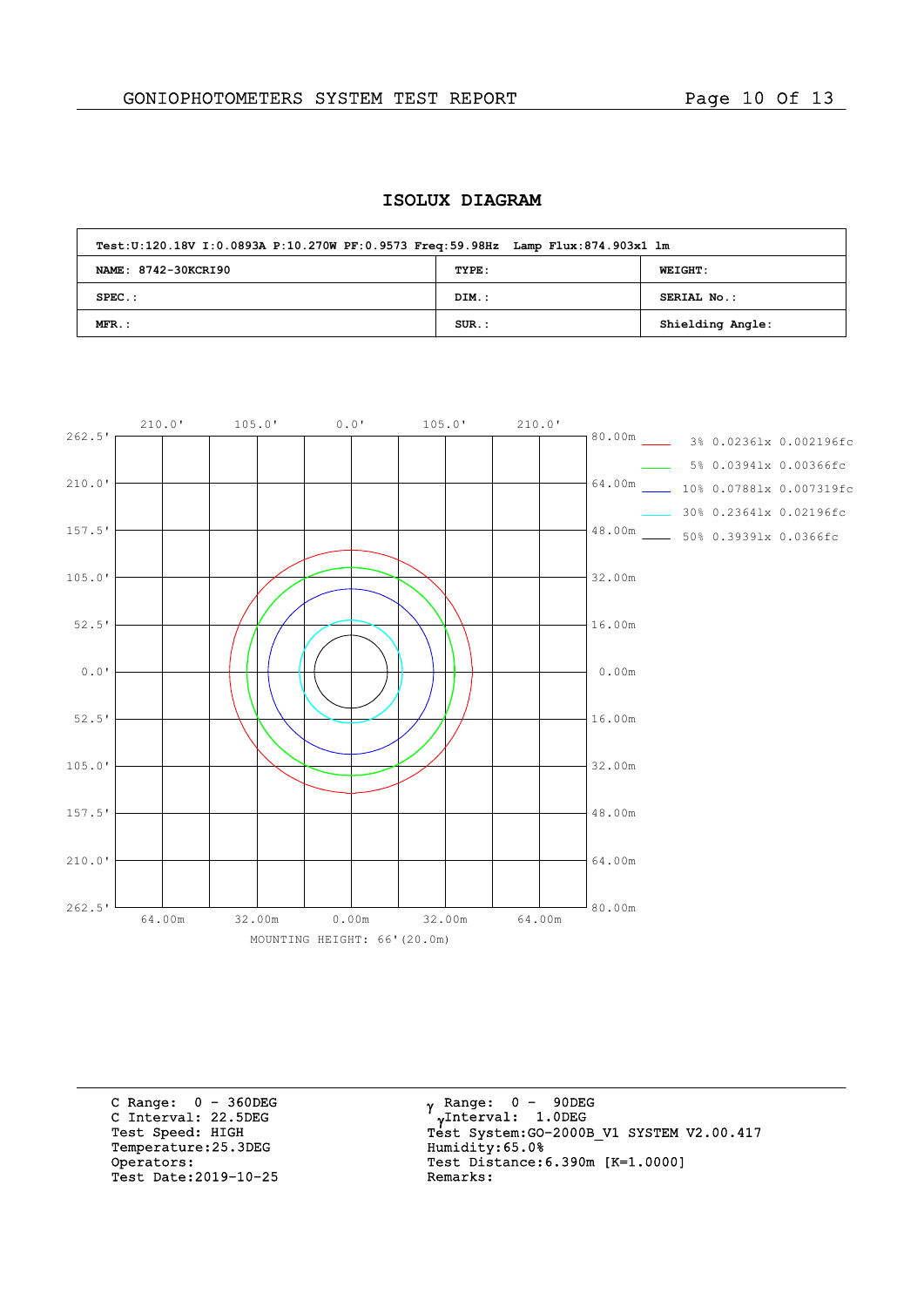**LED Avg.L Report**

| Test:U:120.18V I:0.0893A P:10.270W PF:0.9573 Freq:59.98Hz Lamp Flux:874.903x1 lm |          |                  |  |  |  |  |  |  |  |
|----------------------------------------------------------------------------------|----------|------------------|--|--|--|--|--|--|--|
| NAME: 8742-30KCRI90                                                              | TYPE:    | <b>WEIGHT:</b>   |  |  |  |  |  |  |  |
| $SPEC.$ :                                                                        | DIM.:    | SERIAL No.:      |  |  |  |  |  |  |  |
| $MFR$ .:                                                                         | $SUR$ .: | Shielding Angle: |  |  |  |  |  |  |  |

| AvqL                  | cd/m2 |
|-----------------------|-------|
| L $0~180(65)$ av      | 2564  |
| L $0 \sim 180(75)$ av | 2243  |
| L $0 \sim 180(85)$ av | 1674  |
| $L$ 90~270 (65) av    | 2572  |
| L $90~270(75)$ av     | 2132  |
| L $90~270(85)$ av     | 503   |
| L $45(65)$ av         | 2567  |
| L $45(75)$ av         | 2200  |
| $L$ 45 (85) av        | 848   |

**Standard: GB/T 29293-2012**

C Range: 0 - 360DEG C Interval: 22.5DEG Test Speed: HIGH Temperature:25.3DEG Operators: Test Date:2019-10-25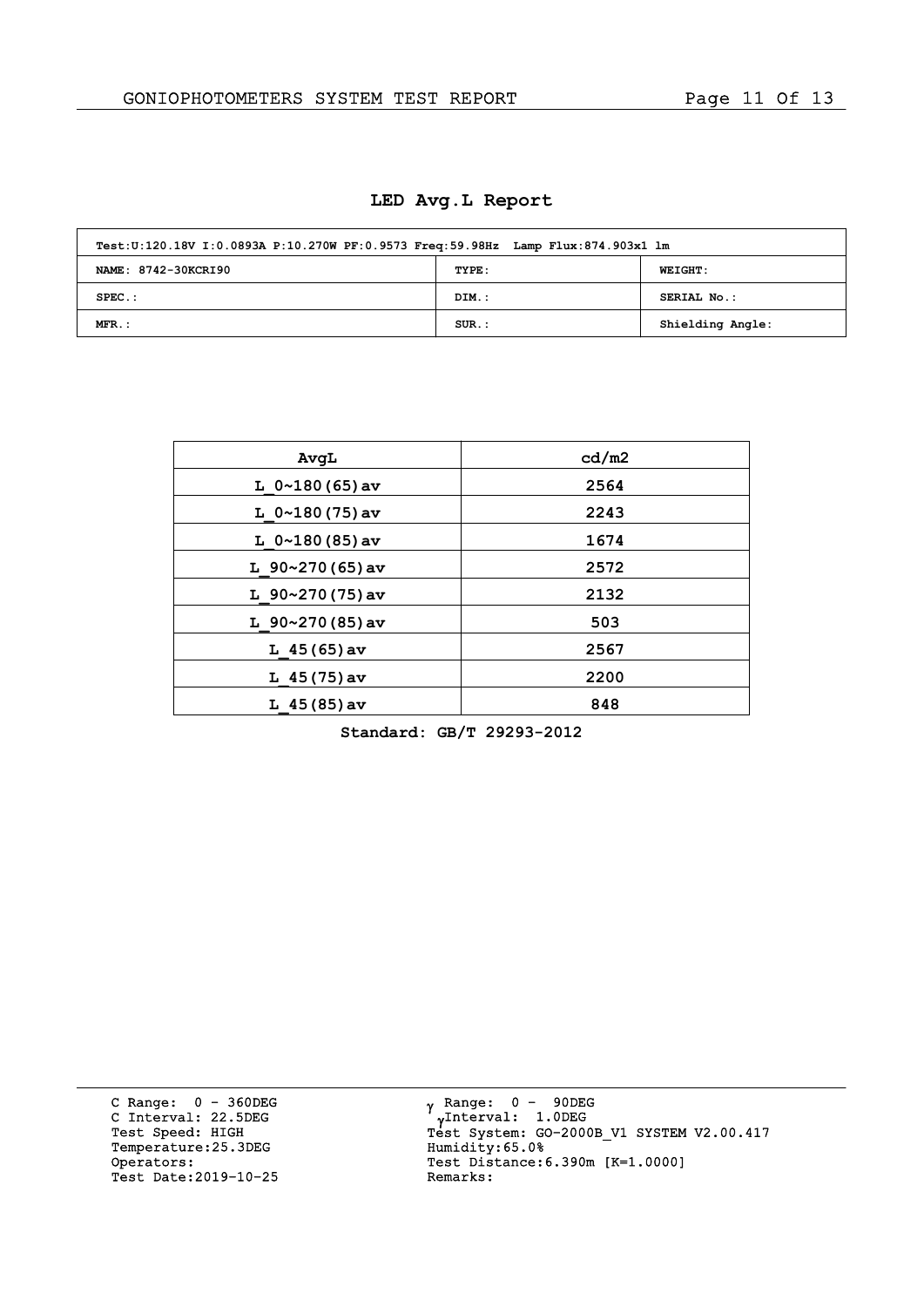

C Range: 0 - 360DEG C Interval: 22.5DEG Test Speed: HIGH Temperature:25.3DEG Operators: Test Date:2019-10-25